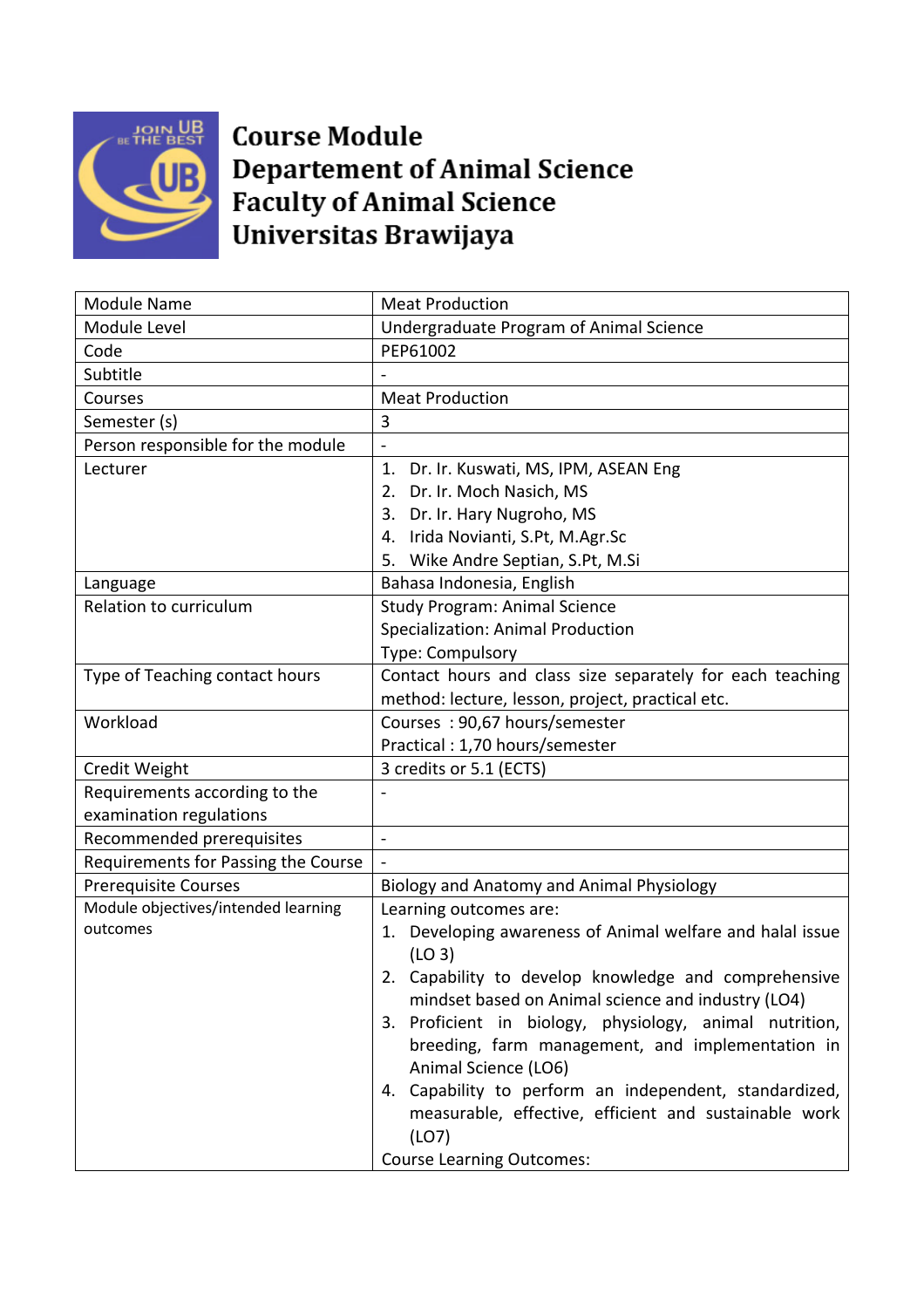|                  | 1. Explain, describe, and predict the potential population                                                                                                                    |
|------------------|-------------------------------------------------------------------------------------------------------------------------------------------------------------------------------|
|                  | and demand for beef cattle                                                                                                                                                    |
|                  | 2. Identify and mention breeds of beef cattle and the                                                                                                                         |
|                  | potential of each breed.                                                                                                                                                      |
|                  | Describe the period of animal growth, the factors<br>3.                                                                                                                       |
|                  | affecting animal growth, and the manipulation of beef                                                                                                                         |
|                  | cattle growth                                                                                                                                                                 |
|                  | 4. Demonstrate the ability to measure vital statistics and                                                                                                                    |
|                  | BCS, predict body weight, compare body parts of animal                                                                                                                        |
|                  | visually, and compare ideal and non-ideal animals, and                                                                                                                        |
|                  | evaluate carcass production and quality.                                                                                                                                      |
|                  | Create a technical workflow (SOP) for<br>routine<br>5.                                                                                                                        |
|                  | maintenance (deworming, creep feeding,<br>animal                                                                                                                              |
|                  | identification,<br>dehorning,<br>castration),<br>animal                                                                                                                       |
|                  | transportation, and cattle slaughter                                                                                                                                          |
|                  | 6. Design house and provide examples of the application of                                                                                                                    |
|                  | animal welfare in animal transportation, raising, and                                                                                                                         |
|                  | slaughtering animals (LO3, LO7).                                                                                                                                              |
|                  | Objectives: The course discusses the role of beef cattle in                                                                                                                   |
|                  | providing meat for the community; government policies in                                                                                                                      |
|                  | beef cattle farming; various breeds of beef cattle developed                                                                                                                  |
|                  | for meat production; growth and development of beef cattle                                                                                                                    |
|                  | and the factors that influence them. Visual animal                                                                                                                            |
|                  | assessment and measurement of body condition score                                                                                                                            |
|                  | related to management and judging, and evaluation of                                                                                                                          |
|                  | carcass production and quality. Routine maintenance                                                                                                                           |
|                  | techniques and design of pens and transportation equipment<br>is in accordance with animal welfare principles.                                                                |
|                  | Knowledge: Able to recognize and understand the state of                                                                                                                      |
|                  | The potential population and demand for beef cattle, Able to                                                                                                                  |
|                  | explain the period of animal growth, factors that affect animal                                                                                                               |
|                  | growth, as well as beef cattle growth engineering                                                                                                                             |
|                  | Skills: cognitive- Able to identify and mention breeds of cattle                                                                                                              |
|                  | the<br>potential of each<br>breed,<br>and<br>the<br>principles                                                                                                                |
|                  | of animal welfare. Phsycomotoric-Students are able to explain                                                                                                                 |
|                  | animal transportation management, application of slaugterhouse                                                                                                                |
|                  | management, hausing management.                                                                                                                                               |
|                  | Competences: Able to design stables and provide examples                                                                                                                      |
|                  | of the application of animal welfare in animal transportation,                                                                                                                |
|                  | raising and slaughtering animals, assess body condition                                                                                                                       |
|                  | score/BCS and beef cattle judging, design housing, design<br>sloughterhouse, evaluated carcass quality                                                                        |
|                  |                                                                                                                                                                               |
|                  |                                                                                                                                                                               |
|                  |                                                                                                                                                                               |
|                  |                                                                                                                                                                               |
|                  |                                                                                                                                                                               |
| Learning Content | The topics include:<br>1. Introduction to the beef cattle industry and the<br>dynamics of the development of beef cattle<br>Beef cattle population<br>Supply chain and demand |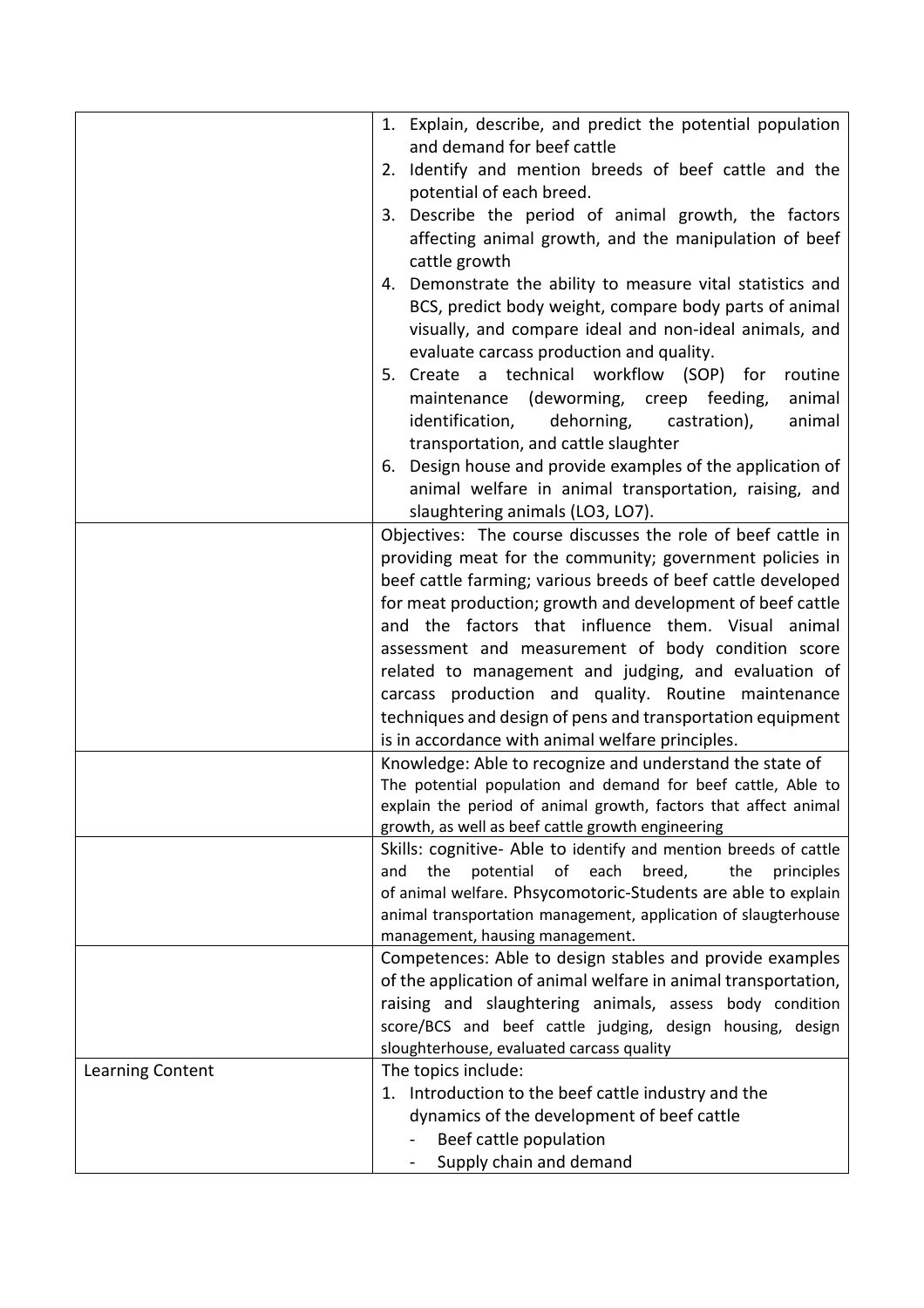|                             | The need for beef cattle products                                            |
|-----------------------------|------------------------------------------------------------------------------|
|                             | 2. Breeds of large, small ruminant beef cattle and pigs                      |
|                             | Cow                                                                          |
|                             | Goats                                                                        |
|                             | <b>Buffalo</b>                                                               |
|                             | Sheep                                                                        |
|                             | Pigs                                                                         |
|                             | 3. Growth and Development of Beef Cattle                                     |
|                             | <b>Growth Period</b>                                                         |
|                             | Methods                                                                      |
|                             | <b>Growth Manipulation</b>                                                   |
|                             | 4. Housing                                                                   |
|                             | Cowshed                                                                      |
|                             | Goat Pen                                                                     |
|                             | Sheepfold                                                                    |
|                             | Pig Coop<br>$\blacksquare$                                                   |
|                             | 5. Visual Animal Assessment (Judging and BCS)                                |
|                             | <b>Vital Statistics</b>                                                      |
|                             |                                                                              |
|                             | Judging<br><b>BCS</b>                                                        |
|                             |                                                                              |
|                             | 6. Technical Routine Raising<br>Castration                                   |
|                             |                                                                              |
|                             | Dehorning                                                                    |
|                             | Identification system (ear tag, ear notch, ear tattoos)<br>7. Animal Welfare |
|                             |                                                                              |
|                             | 8. Transportation of Beef Cattle                                             |
|                             | 9. Slaughter of Animals and Slaughterhouses                                  |
|                             | 10. Evaluation of Carcass Production and Meat Quality                        |
| Study and examination       | Attendance >80%<br>$\overline{\phantom{m}}$                                  |
| requirements                | The final score of all the components of the PBM                             |
| and forms of                | evaluation >44                                                               |
| examination                 | The final score component:                                                   |
|                             | 30% Midterm Exam                                                             |
|                             | 30% Final Exam<br>$\qquad \qquad -$                                          |
|                             | 20% Practicu                                                                 |
|                             | 10% Structured Assignments<br>$\qquad \qquad \blacksquare$                   |
|                             | 10% Quiz                                                                     |
|                             | $A:80 <$ Final Score $\leq 100$                                              |
|                             | $B+$ : 75 < Final Score $\leq 80$                                            |
|                             | $B:69 <$ Final Score $\leq 75$                                               |
|                             | $C+$ : 60 < Final Score $\leq 69$                                            |
|                             | $C: 55 <$ Final Score $\leq 60$                                              |
|                             | $D:50 <$ Final Score $\leq 55$                                               |
|                             | $D+$ : 44 < Final Score $\leq$ 50                                            |
| <b>Test Terms and Forms</b> | Examination requirements: A minimum of 80% attendance                        |
|                             | to attend the final exam                                                     |
|                             |                                                                              |